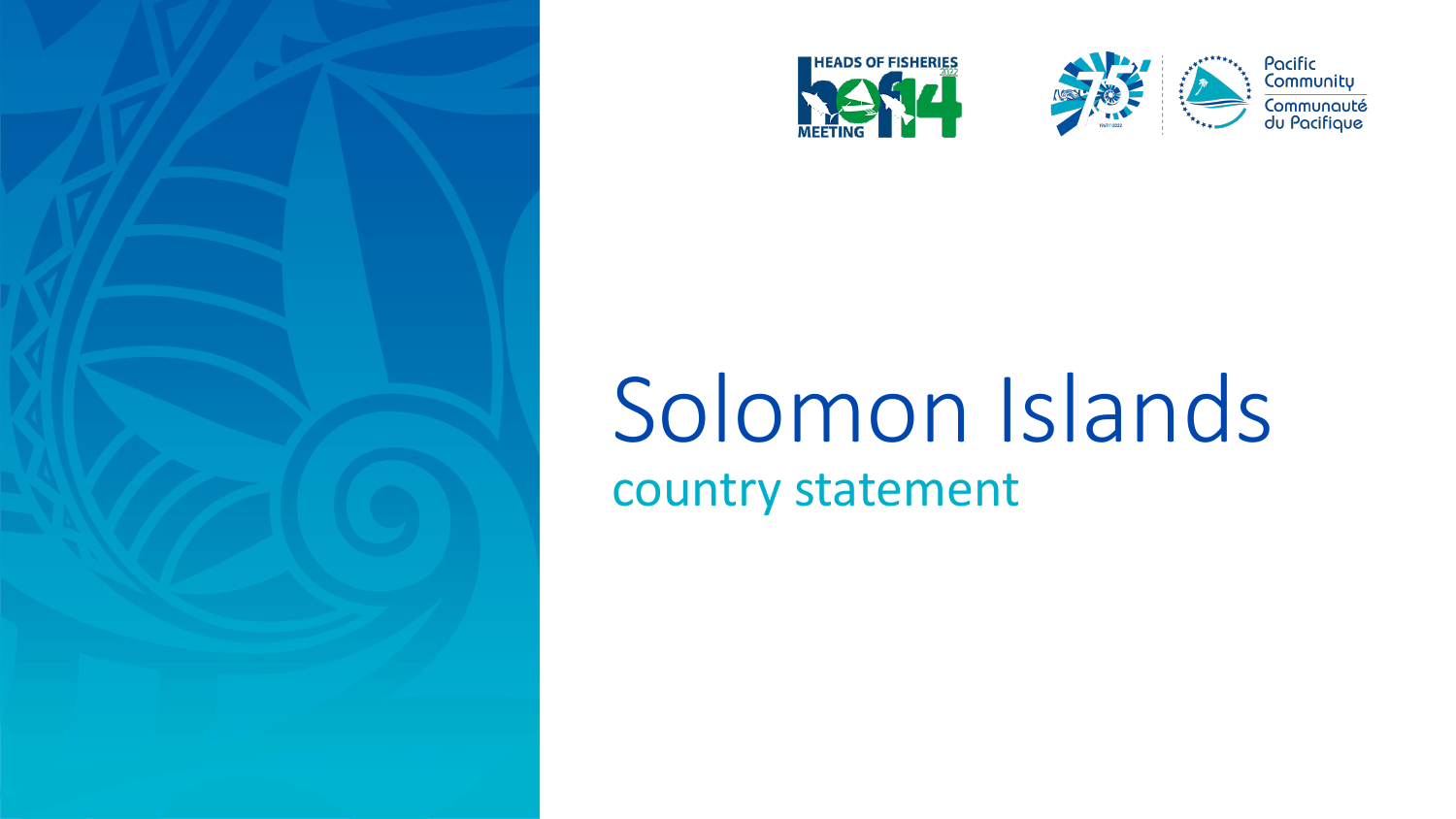

## 1. NEW DEVELOPMENTS

*Outline up to three new developments in the last twelve months relating to fisheries and/or aquaculture in your country/territory which are relevant to HoF.* 

- Provide opportunities for rural fishers and communities through promotion of inshore fisheries and increase contribution of commercial and large-scale tuna fisheries to the national revenue:
	- implement Bina Harbour Tuna Processing Plant project;
	- implement Noro electronic Port project; and
	- enhance the electronic monitoring and reporting systems for the longline fishery.
- Improve and strengthen the contribution of small-scale fisheries for food security and socio-economic benefits of fishing communities:
	- progress Tilapia hatchery project at Aruligo, West Guadalacanal.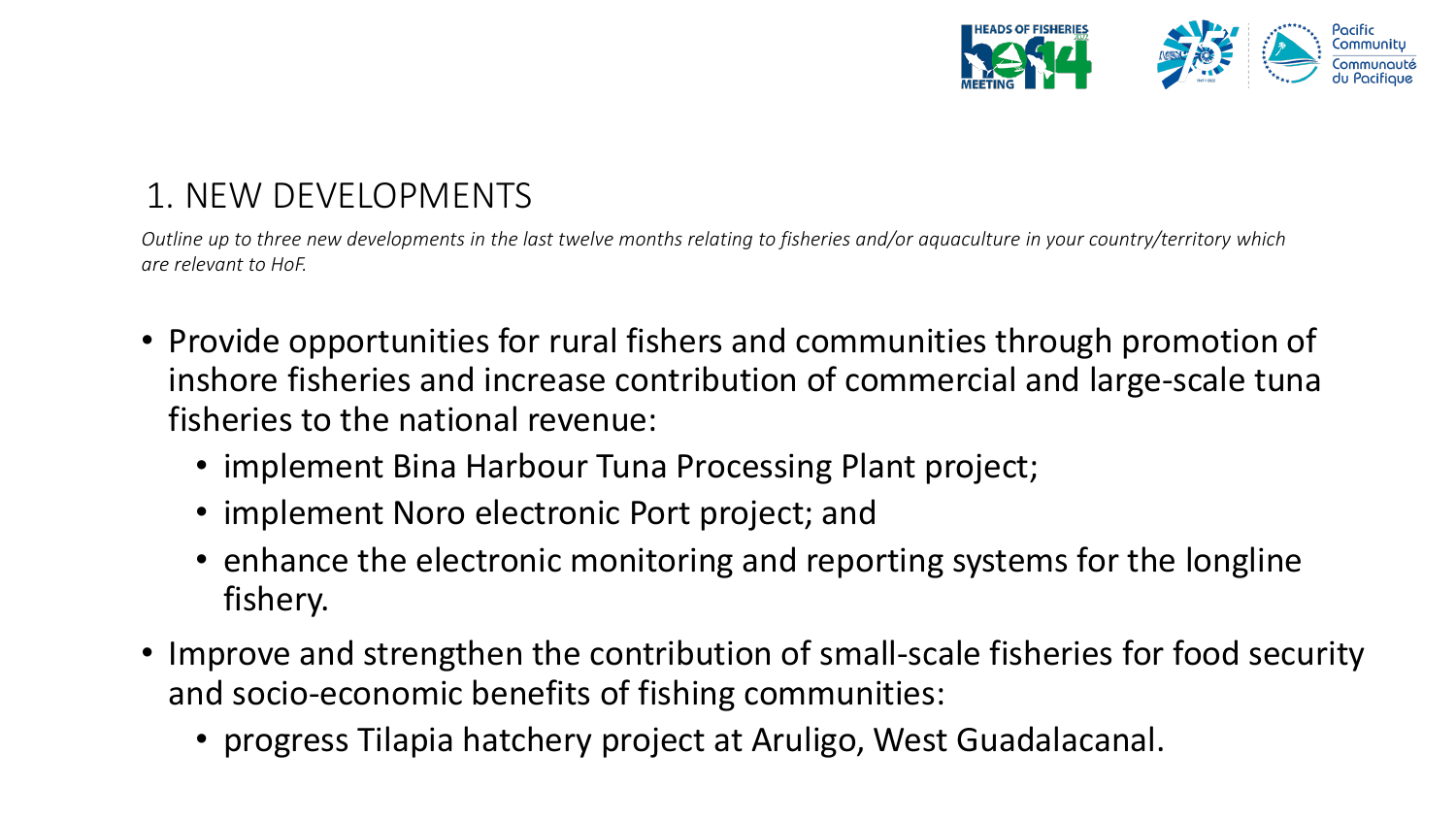

## 2. KEY FISHERIES/AQUACULTURE DECISIONS

*What are the key fisheries and/or aquaculture decisions (1–2) that will have to be made in your country/territory over the next couple of years?*

- Implement sea cucumber management policy.
- Scale-up reach of CBRM nation wide and set species catch limits in community fisheries management plans.
- Promote private sector investments on commercial commodities prioritized for commercial aquaculture.